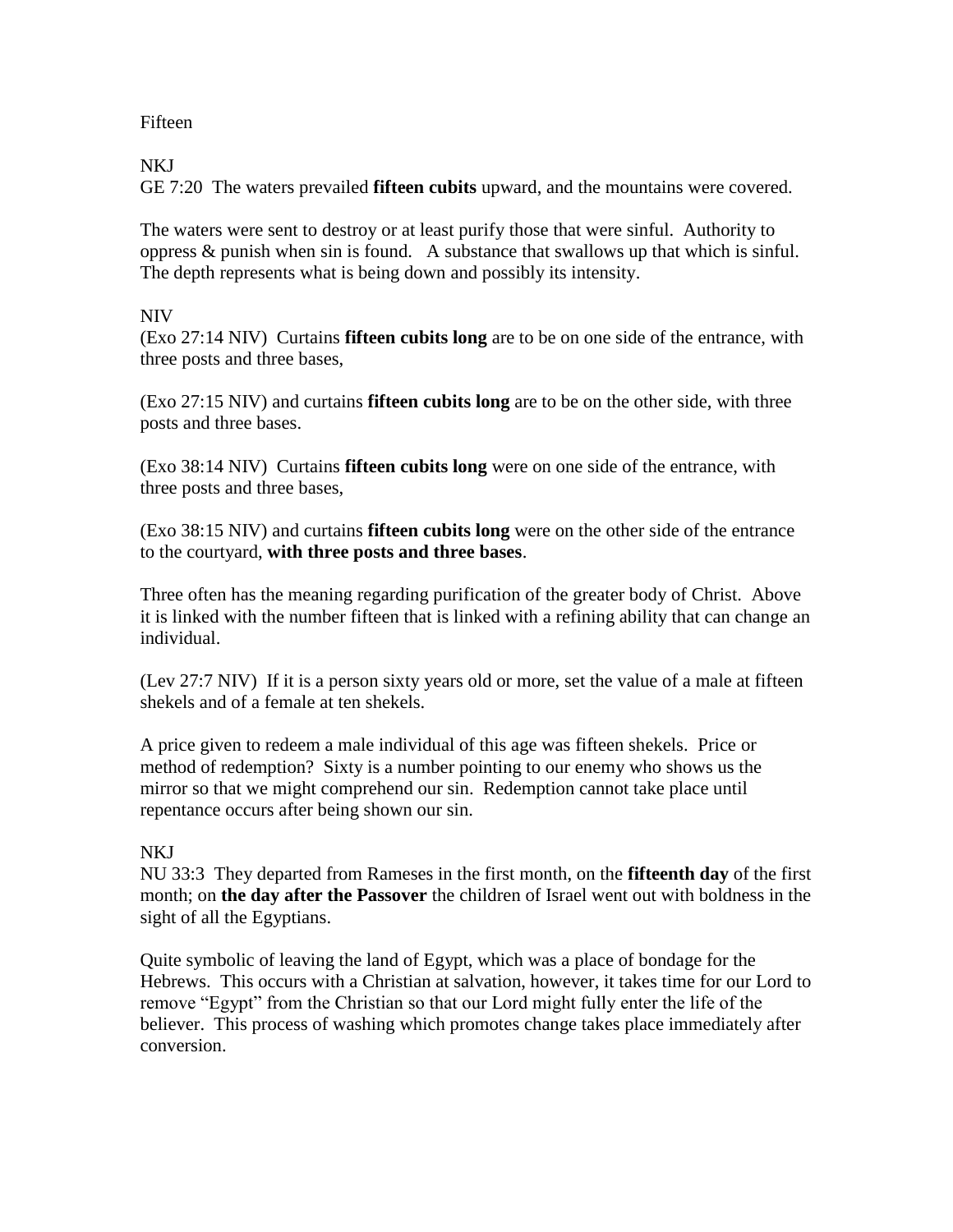(2 Sam 9:10 NIV) You and your sons and your servants are to farm the land for him and bring in the crops, so that your master's grandson may be provided for. And Mephibosheth, grandson of your master, will always eat at my table." (Now Ziba had **fifteen sons** and twenty servants.)

Fifteen seems to be a mark of those associated with the family of Saul. Saul is thought to be a type of Satan, or an individual that is allowed to punish or purge those that are disobedient to our Lord. Ziba and his house belonged to the enemy and he is connected with both fifteen and twenty. Fifteen being the cleansing fire being provided (15) by the intercessory prayers (20) of those authorized to pray them.

(2 Sam 19:17 NIV) With him were a thousand Benjamites, along with Ziba, the steward of Saul's household, and his fifteen sons and twenty servants. They rushed to the Jordan, where the king was.

Here again fifteen (wrath or punishment)is associated the sons of Ziba of Saul's household. The King is where he is due to the sin he committed years before with Bathsheba.

The number twenty is only indirectly associated with Ziba in that they were designated as servants.

(1 Ki 7:3 NIV) It was roofed with cedar above the beams that rested on the columns- forty-five beams, **fifteen** to a row.

Cedars in scripture can be redeemed gentiles, Christians. Redeemed by the blood of the lamb which is the purchase price for redemption. From earlier interpretations of fifteen. It takes **something, pressure of consequences (15), that will bring us to conviction** before we will repent and be cleansed. Forty-five means just that five is the sin that is covered and washed away over a period time (40). Once clean or purified (3) we as living trees are cut up and made for different purposes to build His house.

Above we are shown that the cleansing process that removes sin is dependant upon, or rests upon, a need for repentance of perceived sin. This takes a situation where our sin is very much revealed as something that is to be terrified of.

(2 Ki 20:6 NIV) I will add fifteen years to your life. And I will deliver you and this city from the hand of the king of Assyria. I will defend this city for my sake and for the sake of my servant David.'"

A person is given fifteen extra years by our lord partially for the sake of "my servant David". We are given our lives back due to the obedience of our Christ paying our debt. David is a type of the "Bloody" Christ. This time period occurs just before the country of Israel is turned over to the Babylonians. It is a time when the sin is shown to Israel over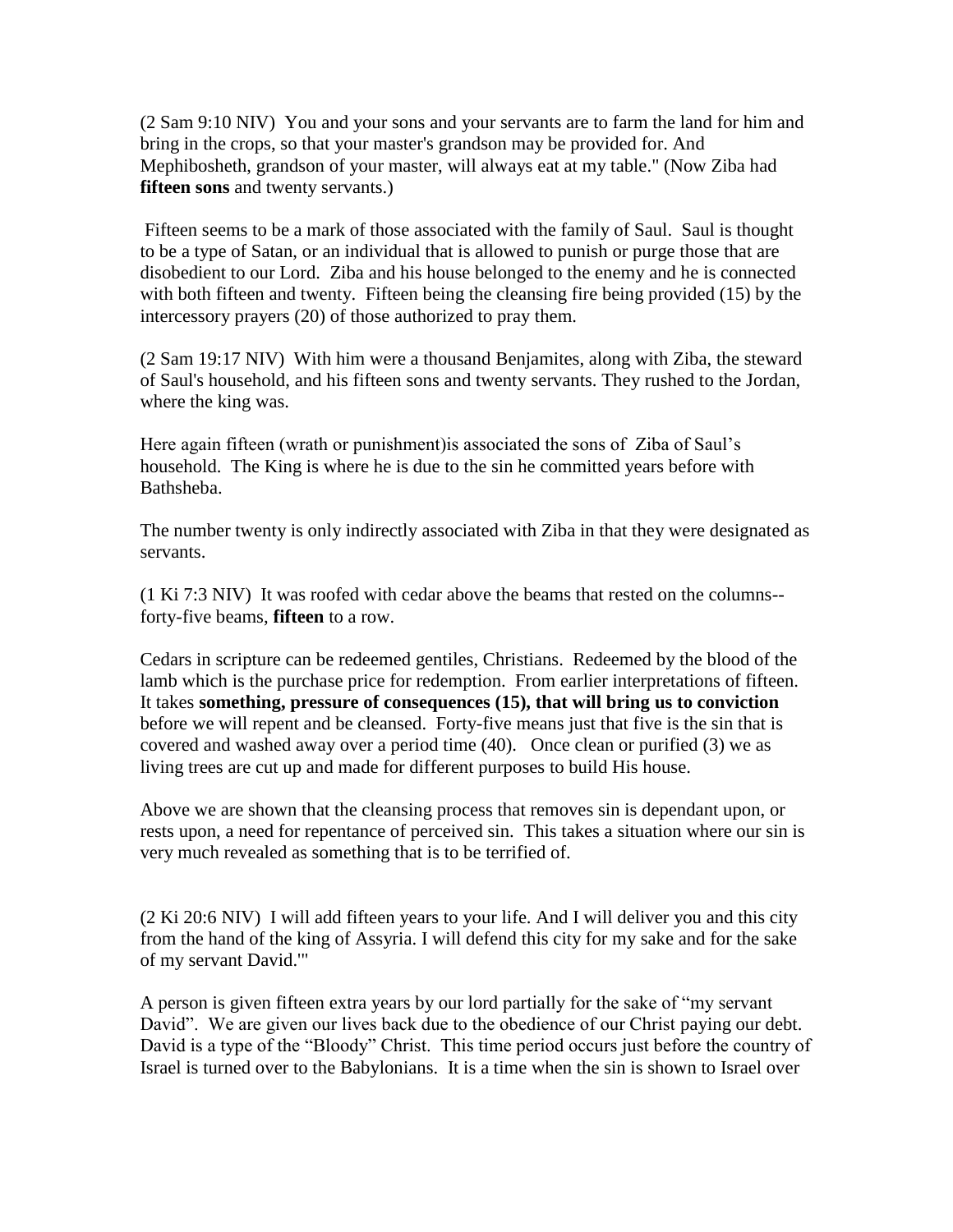and over but she refuses to repent and consequently is sent into bondage to be refined or given a repentant heart.

(Isa 38:5 NIV) "Go and tell Hezekiah, 'This is what the LORD, the God of your father David, says: I have heard your prayer and seen your tears; I will add fifteen years to your life.

Here our Lord connects the number fifteen with prayer and tears. He gives back for intercession! The price of redemption or restoration, is a contrite heart.

(Hosea 3:2 NIV) So I bought her for **fifteen shekels of silver** and about a homer and a lethek of barley.

Gomer which is a type of apostate Israel is on the auction block. She is old and used up. The Lord asks Hosea to go and buy her back and then keep her as his wife from then on. The price of redemption is fifteen shekels of silver. Silver is symbolic of redemption. Fifteen is the price and this could be the results of intercessory prayer in that they will all be shown their need for a savior by unction of the Holy Spirit using the mirror that the enemy has shown them. All of this leads to a **repentant or contrite** heart leading toward accepting what Jesus did on the cross. Again the number seems to be associated with Israel and the house of Saul that was so rebellious. Remember that Israel ate of the law and should be associated with the number of the beast 666. The Lord in His mercy will restore a remnant of Israel from this system to himself.

(Gal 1:18 NIV) Then after three years, I went up to Jerusalem to get acquainted with Peter and stayed with him **fifteen** days.

There may be no significance to this passage at all. We can only surmise that during that fifteen day period Paul would have learned a great deal from Peter that would give him faith and might have added a great deal of depth to his ministry. It was a valuable time for Paul and possibly much wisdom was imparted to him to enable him to better cleanse the bride for his Lord. Three in scripture denotes not only the greater body of Christians needing purification but also the top servant group that Paul had been selected to be a part of. A leader that is concerned with presenting clean sheep to the master must understand all of the cleansing properties. Fifteen is a number associated with part of the process of cleansing from sin.

Conviction and repentance precede the release for a Christian.

Its' association with Passover is interesting in that it is the blood of the lamb that frees us to be bold and approach the throne of grace. That blood is provided after repentance occurs.

Fifteen in scripture designates an uncomfortable process by which our Lord allows circumstances resulting from sin to convince an individual to take notice of his sin for the purpose of repentance. It is associated with consequences that cleanse from sin or rebellion. This process seems to precede release from captivity and it imparts a boldness.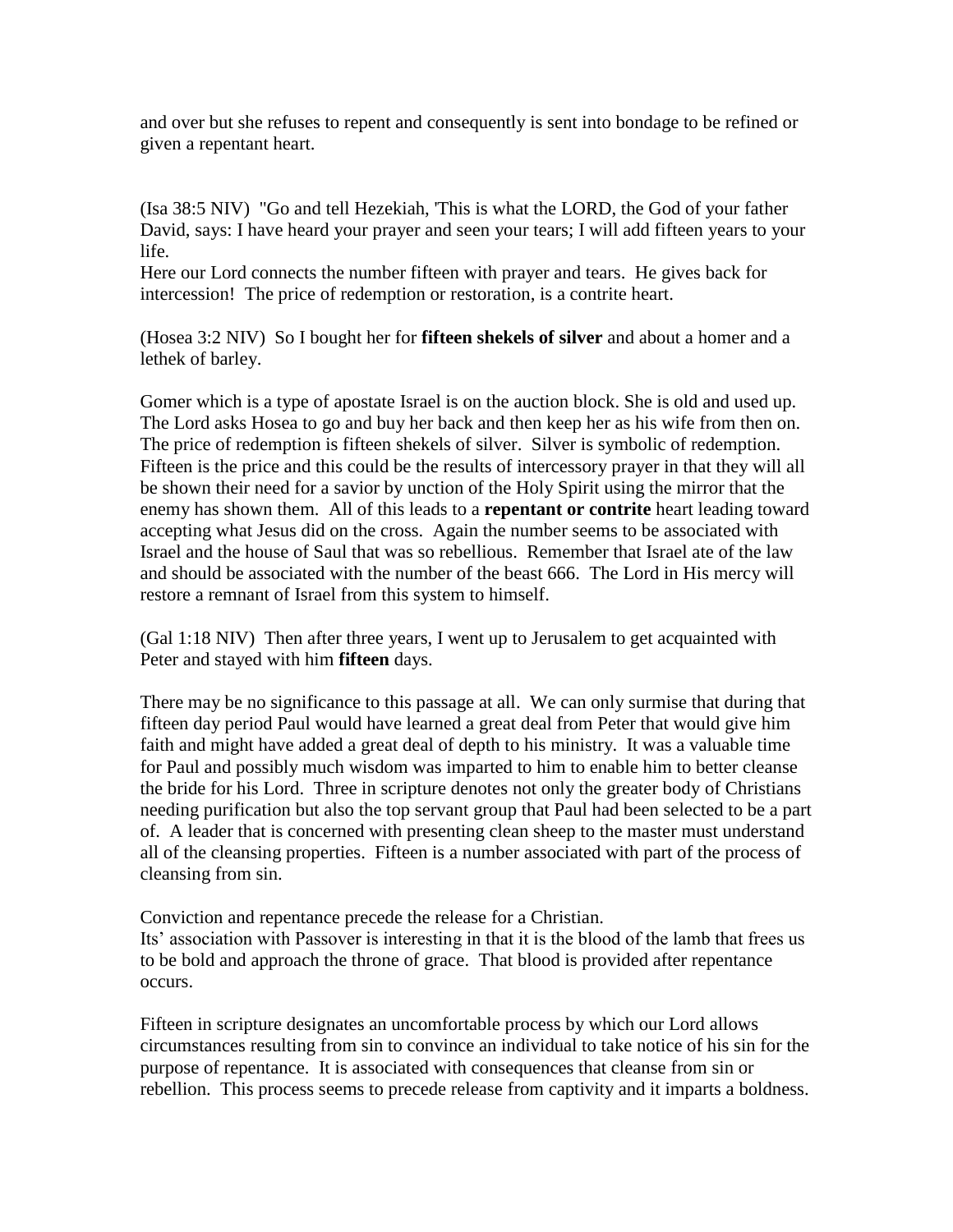The covering of blood that we wear seems to rest on repentance from sin. This repentance from sin appears to rest on an understanding of how horrible sin is. This dreadful knowledge appears to come from the meaning of fifteen.

150

GE 7:24 And the waters prevailed on the earth one **hundred and fifty** days.

The waters during Noah's time were sent to cleanse the earth of sin. All people except the eight on board were wiped out. It resulted from their sins being judged. It was an act of justice. It seems like this is a time that it took to wipe clean the "earth."

1KI 10:29 Now a chariot that was imported from Egypt cost six hundred shekels of silver, and a horse **one hundred and fifty**; and thus, through their agents, they exported them to all the kings of the Hittites and the kings of Syria.

As Solomon is a type of the reigning Christ during the next age or at the end of this age it looks as though he will use a horse (instrument or a man from the enemy) that will provide strength to exert a purging/punishing action by pulling a chariot (600) that compels a person to hate the bondage of sin. These were sent to those of the enemies' kingdom to cut down those peoples and cause them to repent of their unclean actions.

1CH 8:40 The sons of Ulam were mighty men of valor-archers. They had many sons and grandsons, **one hundred and fifty** in all. These were all sons of Benjamin.

Men that are involved as the refiners fire. These seem to be convincers that would stir up uncleanness to be recognized and then removed. In the modern sense leaders in the church should be concerned regarding sin in the ranks of the church and should be available to clean it up.

EZR 8:3 of the sons of Shecaniah, of the sons of Parosh, Zechariah; and registered with him were one **hundred and fifty** males;

After the Jews had resided in bondage to the enemy for many years (under the power of the great sea) they were given permission to return to Jerusalem and restore that city. Among those that were allowed to return were those from a certain family numbering 150 males. These would be those that would continue to show the Jews their sins so that they might repent and that the temple would be built with clean hands.

NE 5:17 And at my table were **one hundred and fifty** Jews and rulers, besides those who came to us from the nations around us.

Even though a large number of people were released to return to Jerusalem to restore the temple many of the leaders, including the priests, were taking advantage of their own people by placing them in terrible bondage due to their lake of food. All of this became apparent and measures were instituted to prevent it. All was returned. The number of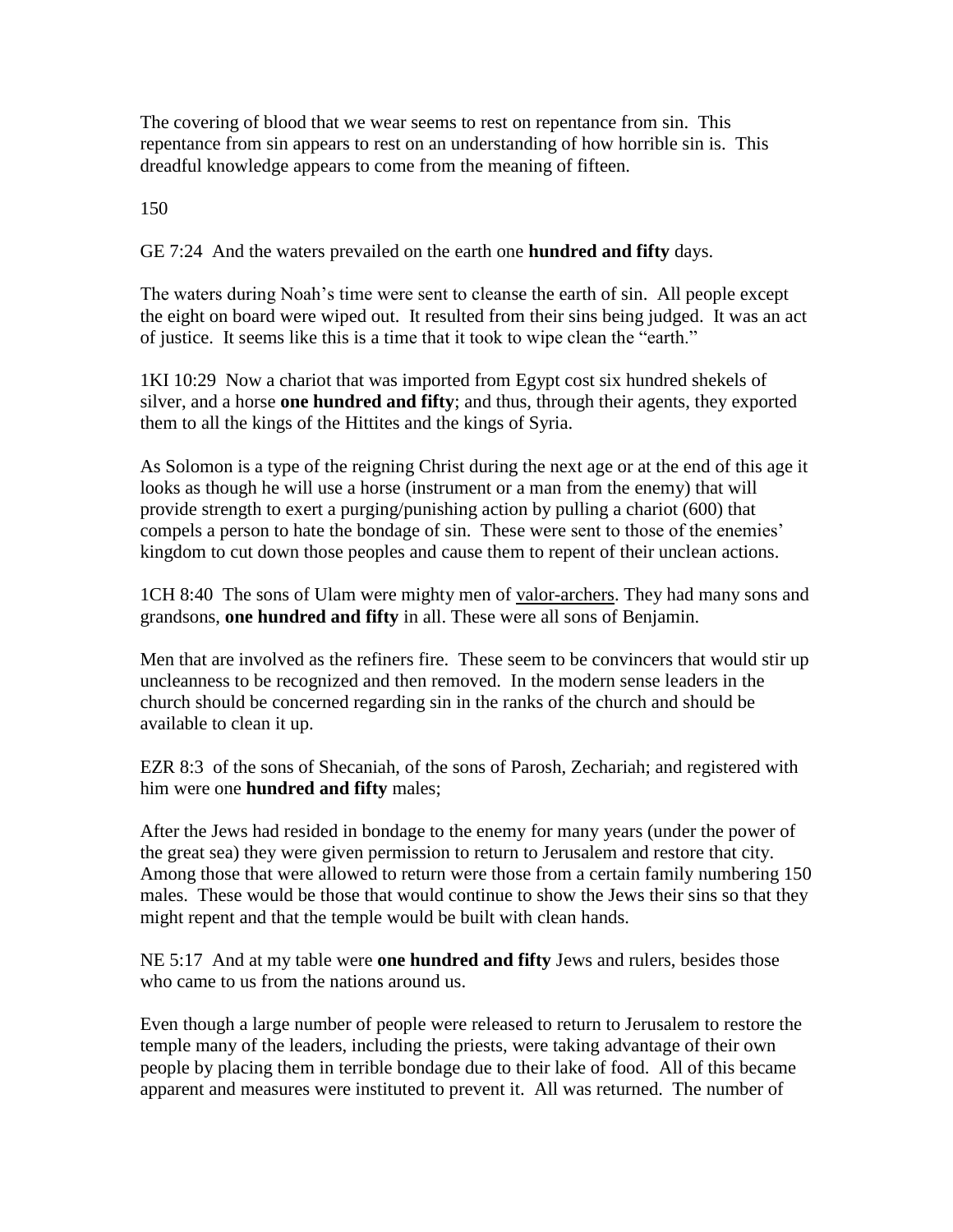people listed in the scripture above denote just such an action. These are the men that stir things up so that sin can be recognized and be taken away.

JOH 21:11 Simon Peter went up and dragged the net to land, full of large fish, one **hundred and fifty-three**; and although there were so many, the net was not broken.

This is a fascinating number and it really, I believe, proves that many of the numbers our Lord has written in His Word are relevant to the actions going on around that number. In this instance the disciples had just caught 153 good sized fish in their net. The net didn't break. Fish in scripture are often symbolic of the unregenerate people of this world. The net above is symbolic of the gospel of the saving grace of the cross. This net is used to catch those our Father would call to become His sheep. It will be the apostles after the out pouring of the Holy Spirit that will actually begin netting the unregenerate for our Lord's Kingdom. The meaning of this number is determined as:

- $3 =$  those designated to become the greater body of Christ purified
- $50 =$  by the price paid by
- $100 =$  Christ's sacrifice on the cross.
- or  $3 =$  those designated to become the greater body of Christ purified
- 150 = which will be shown their need for a redeemer by their sin becoming evident to them.

Over all the above set of scriptures seem to portray a meaning for the number one hundred and fifty to be:

A time period over which those belonging to the enemy are allowed to exert tormenting pressure that will compel those called by the father to hate the bondage and affects of sin. This will convince those marked for salvation to repent.

1 500 This number does not exist by itself in scripture.

15 000

(Judg 8:10 NIV) Now Zebah and Zalmunna were in Karkor with a force of about **fifteen thousand men**, all that were left of the armies of the eastern peoples; a hundred and twenty thousand swordsmen had fallen.

Fifteen thousand marks the enemy who is allowed to have authority over the Lord's people when they continue to sin. Here we see that authority that the Midianites had been given to oppress Israel is taken away by Gideon, an agent of our Lord' grace. This is in answer to all the prayers of the Hebrews that were oppressed by the Midianites. The oppression by these unclean people was allowed due to the sin of the Israelites. The price to redeem the Hebrews from the oppression in this case seems to be the intercessory prayers which are linked to actions associated with the number fifteen. Quite often when we pray for someone's salvation we often see things get very much worse in the